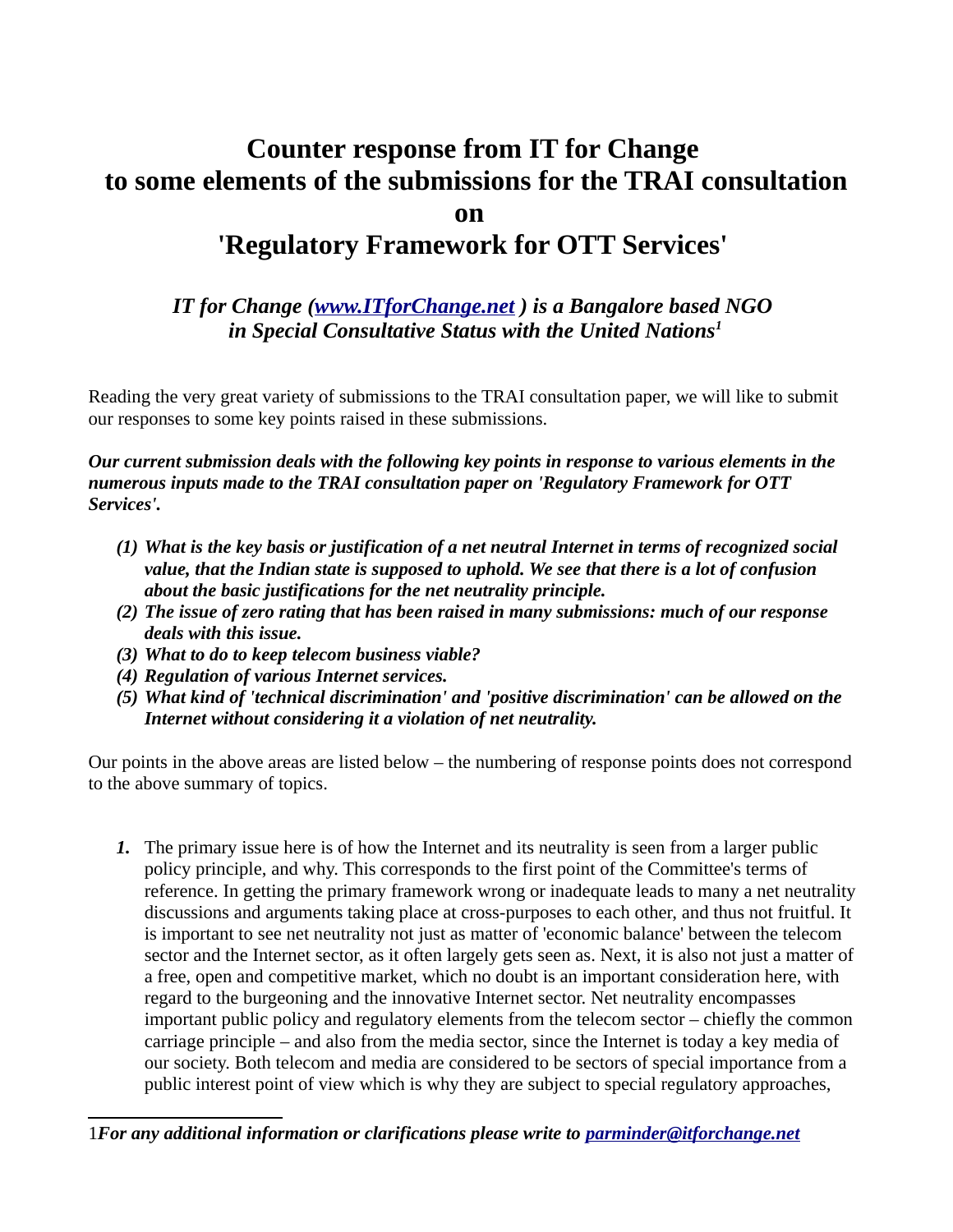beyond what ordinary economic sectors are subject to. *Further, and this is our principal contribution here, since the Internet underpins deep transformations in virtually every sector of our society today, it represents a techno-social infrastructure of an exceptional importance. Over and above everything else, it is important to preserve a 'neutral' and egalitarian nature of this key techno-social infrastructure of the Internet if we want a more equal and just society, which is India's constitutional mandate to seek and preserve. Net neutrality is about maintaining such an egalitarian architecture of the Internet. Even very* small deviations or distortions in the architectural design can show as hugely amplified distortions in the social supra-structures, in terms of various social systems that are being built on the Internet/ digital paradigm today – in areas as diverse as business, media and governance to education, health and livelihood support. It is important to preserve net neutrality as a public policy principle basically to preserve the egalitarian nature of the Internet, and to help ensure that our new digitally-mediated social systems are more equal and just than the existing ones. Correspondingly, allowing net neutrality to be compromised will mean a push towards greater inequality and social and economic injustices in the society. *Net neutrality is basically about a certain 'equality of opportunity' , in social, economic, cultural and political fields. Such a high and prior value, which is constitutionally required by the state to uphold, cannot just be weighed against normal commercial and business considerations.* 

*2.* A lot of current discussion in India centres around what is called as *'zero rating'*, whereby Internet content/application/service providers pay the ISPs to carry their content free to the consumers. Although such a practice involves no technical priorisation or deterioration of any content or service, it introduces a huge distortion in the architecture of the public Internet; with a version of the 'Internet' put together by the ISPs and its partners being made available for free as against the priced 'public Internet' where all content, applications and services are available on an equal basis. This introduces a perverse incentive into the system whereby the individual consumers are expected to exercise a choice of immediate benefit and opt for the 'free channel', which is to the larger social detriment in terms of a comprised public and egalitarian quality of the Internet as a whole. This is the classical issue of how a series of free and narrow/ immediate self-interest based individual choices may not lead to the best overall collective social choice. It is not enough to argue on the basis of a *de jure* position that even while some content is zero rated, all other content too remains available for the same price as it would be if no content was zero rated. *We need to understand through forward-looking analytical exercises the* **de facto** *situation that will arise with 'zero rating' practices, and its highly distortive impact on the architecture of public Internet, and thus on the Internet-mediated social systems that are emerging. Consider a situation whereby whenever one goes shopping, the shopping place has two sections, one with an entry fee and other free to enter. One would normally almost always go towards the free section, as long as one knows that enough variety and choice is available also in the free section*. If 'zero rating' is allowed and takes root, ISPs and their partners will ensure that the 'zero rated' 'Internet section' has enough variety and choice to tempt most Internet users; only it will not be the real open and public Internet that we all today take for granted. *It is not difficult to see how the 'special section' of the Internet which is free for 'users' and requires entry fee for 'providers' of content, applications and services has a perverse incentive and logic to easily become the dominant part of the Internet.* For any public minded person, the incalculable loss in terms of what we really understand by the Internet as an open platform should be obvious. It is therefore imperative that 'zero rating' is treated as a violation of the public interest principle of net neutrality and is expressly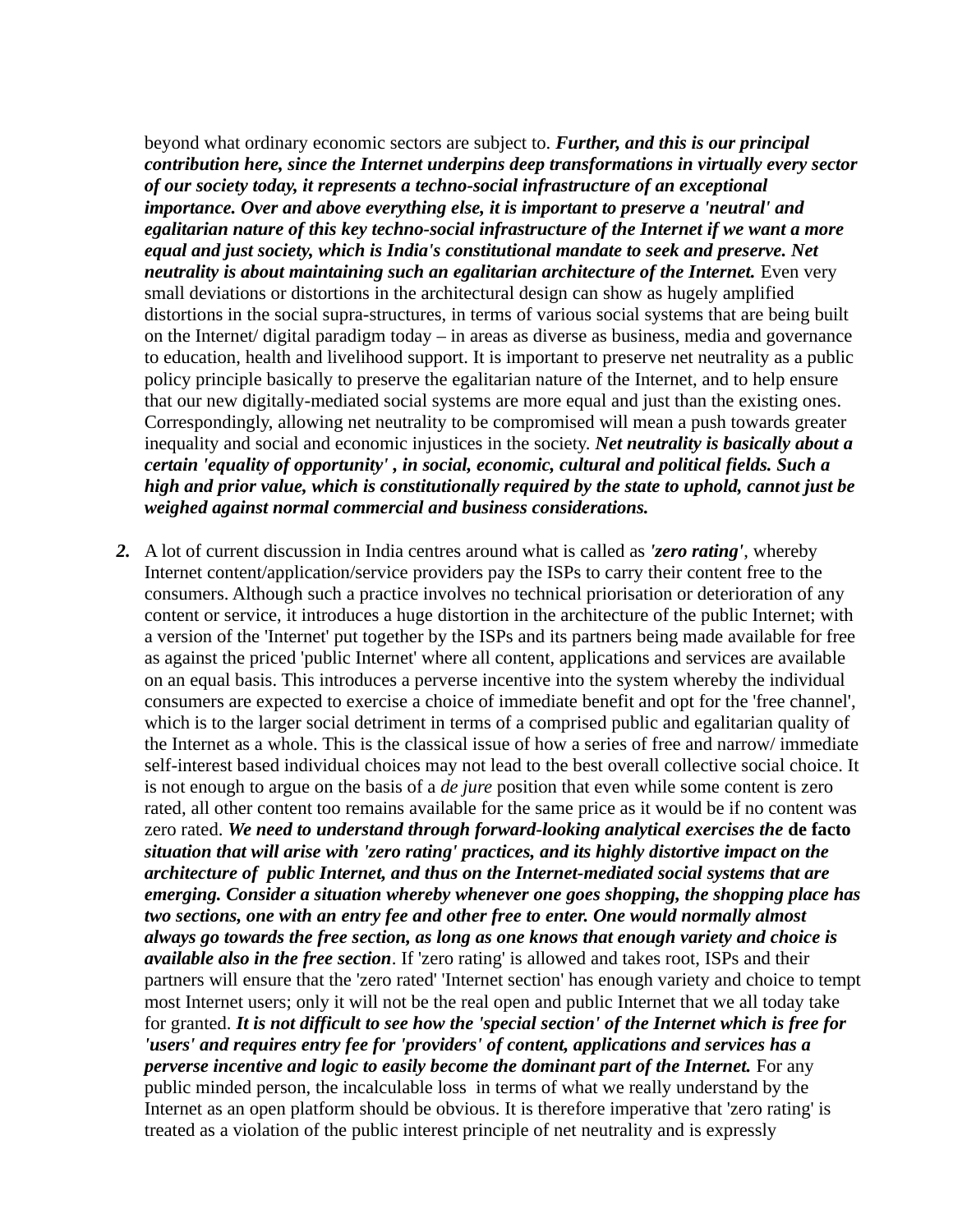disallowed.

- *3.* It is important to appreciate the real difference between a net neutral Internet and a non net neutral one. It is not the difference between say a fancy warm blanket and a shoddy one, whereby to someone suffering the cold the latter is better than having nothing. In terms of the Internet, the equivalent to this blanket analogy will be of a high speed Internet connection versus a very poor connection. The difference between a net neutral and a non net neutral Internet is a very different one. It is about an Internet bound by certain public policy requirements that defend larger public interest versus an Internet not so bound and may thus hurt larger public interest. To make an argument in favor of providing non net neutral Internet to people in poverty because it is cheaper or free is to say that such people do not require the public policy protections that are provided to other people. Surely, in most cases, such people require such protections more than others require it. The public policy imperatives that underpin the net neutrality principle concern a more egalitarian Internet, a more culturally diverse Internet, and so on. It is very patronising to tell people in poverty that they simply cannot afford such higher values. It is like saying democracy, for instance, is not for them. Lets use another analogy, of media which is subject to many regulatory controls - like prohibition of 'paid news', clear separation of editorial and commercial content, a minimum percent of editorial content and thus limiting the extent of commercial content, checks on vertical and cross media ownership, and so on. *Now lets say some media houses come up with a plan that they are ready to provide a special media channel much cheaper or free to people in poverty as long as all these regulatory provisions are not applied to this particular channel. Would that be fair to people in poverty?* If not, providing a non net neutral Internet to then for free is also not fair. It is simply setting them up, taking advantage of their poor bargaining power, for a digital ecosystem that would further exploit themselves, and deny them the protections - which are available to others - that could save them for such exploitative digital systems.
- *4.* It is certainly important that telecom business remains viable in an increasingly IP-centric environment. This however should not be done by allowing distortions in the basic egalitarian architecture of the Internet but by ensuring that all users of the networks, including the big content providers, pay their due compensation to network builders and providers. Without going into details we may just mention here that *it is important to undertake public interest regulation of the inter-connection market* to make sure that big players, whether content providers or telcos, are not able to unfairly treat players with lesser market power.
- *5.* TheTRIA consultation also speak of unevenness of regulation across the telecom sector and the Internet sector (with which we mean what is mentioned in the Committee's terms of reference as the content and applications sector). To the extent this regulatory imbalance is about economic issues like levy of various kinds of fees, it may be necessary to undertake a comprehensive review of the whole communication sector in the new context. However, any levies etc can only be made overall on data services as such and it is not possible to begin selecting some or the other OTT services for special levies, for the simple reason that it not possible at a logical level is to separate OTT services that directly compete with services traditionally provided by the telecom sector; any simple web based application can today provide all such services.
- *6.* It is also important to undertake a comprehensive review regarding what does universal service